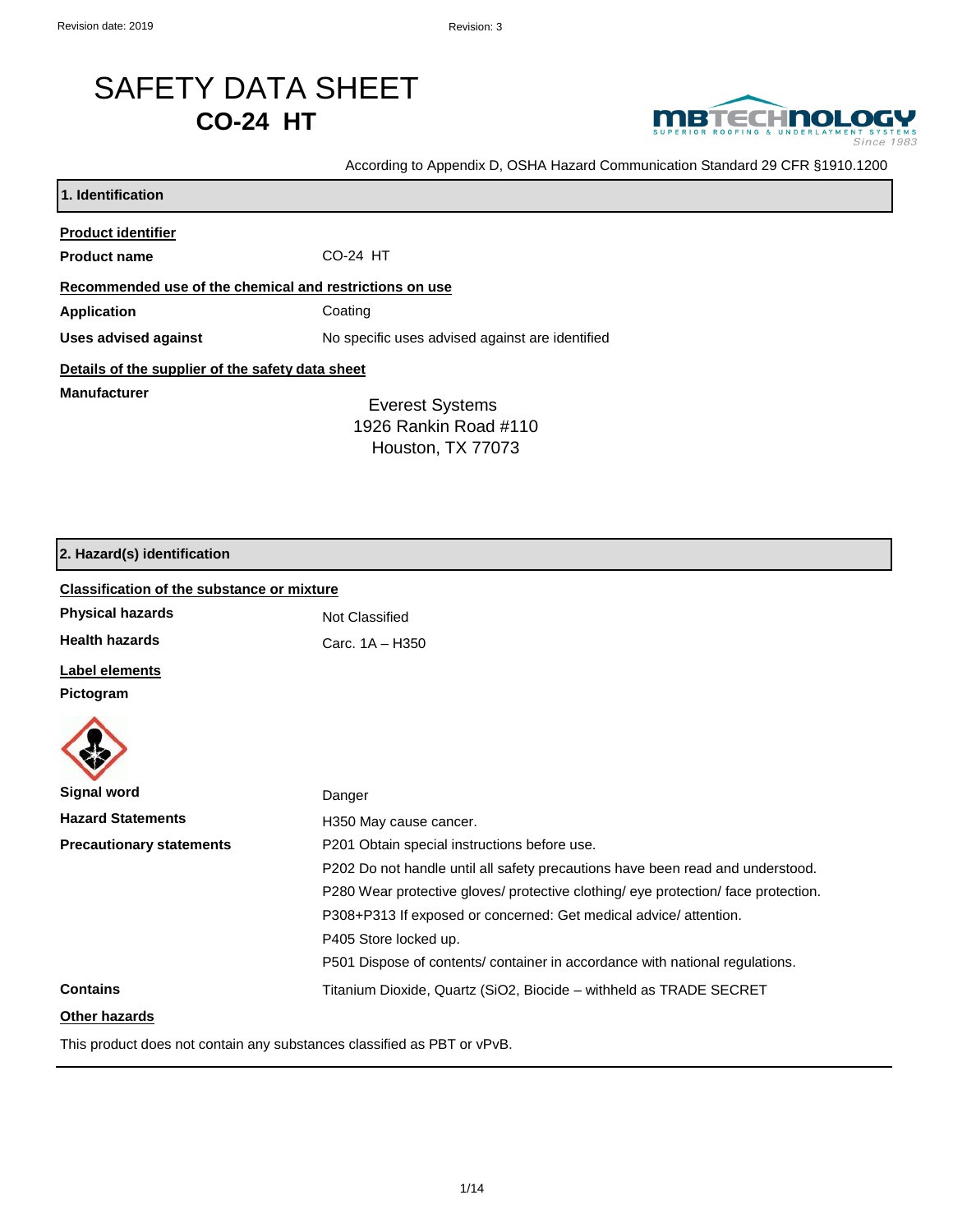| 3. Composition/information on ingredients                            |                                                                                                                                                                                                                                                 |  |
|----------------------------------------------------------------------|-------------------------------------------------------------------------------------------------------------------------------------------------------------------------------------------------------------------------------------------------|--|
| <b>Mixtures</b>                                                      |                                                                                                                                                                                                                                                 |  |
| Limestone<br>CAS number: 1317-65-3                                   | $10 - 50\%$                                                                                                                                                                                                                                     |  |
| <b>Titanium dioxide</b><br>CAS number: 13463-67-7                    | $1 - 15\%$                                                                                                                                                                                                                                      |  |
| <b>Zinc oxide</b><br>CAS number: 1314-13-2                           | $0 - 0.5\%$                                                                                                                                                                                                                                     |  |
| Aluminum hydroxide<br>CAS number: 21645-51-2                         | $0 - 15\%$                                                                                                                                                                                                                                      |  |
| Quartz (Si02)<br>CAS number: 14808-60-7                              | $0.25 - 0.5\%$                                                                                                                                                                                                                                  |  |
| Ammonia<br>CAS number: 1336-21-6                                     | $< 1\%$                                                                                                                                                                                                                                         |  |
| <b>Biocide - withheld as TRADE SECRET</b><br>CAS number: Proprietary | $< 1\%$                                                                                                                                                                                                                                         |  |
| Kaolin<br>CAS number: 1332-58-7                                      | $1\%$                                                                                                                                                                                                                                           |  |
| <b>Composition comments</b>                                          | The exact percentage is withheld as a trade secret in accordance with 29 CFR 1910.1200<br>The product identifiers are withheld as a trade secret in accordance with 29 CFR 1910.1200                                                            |  |
| 4. First-aid measures                                                |                                                                                                                                                                                                                                                 |  |
| <b>Description of first aid measures</b>                             |                                                                                                                                                                                                                                                 |  |
| <b>General information</b>                                           | Get medical attention if any discomfort continues. Show this Safety Data Sheet to the medical<br>personnel.                                                                                                                                     |  |
| <b>Inhalation</b>                                                    | Move affected person to fresh air and keep warm and at rest in a position comfortable for<br>breathing. Maintain an open airway. Loosen tight clothing such as collar, tie or belt. Get medical<br>attention if symptoms are severe or persist. |  |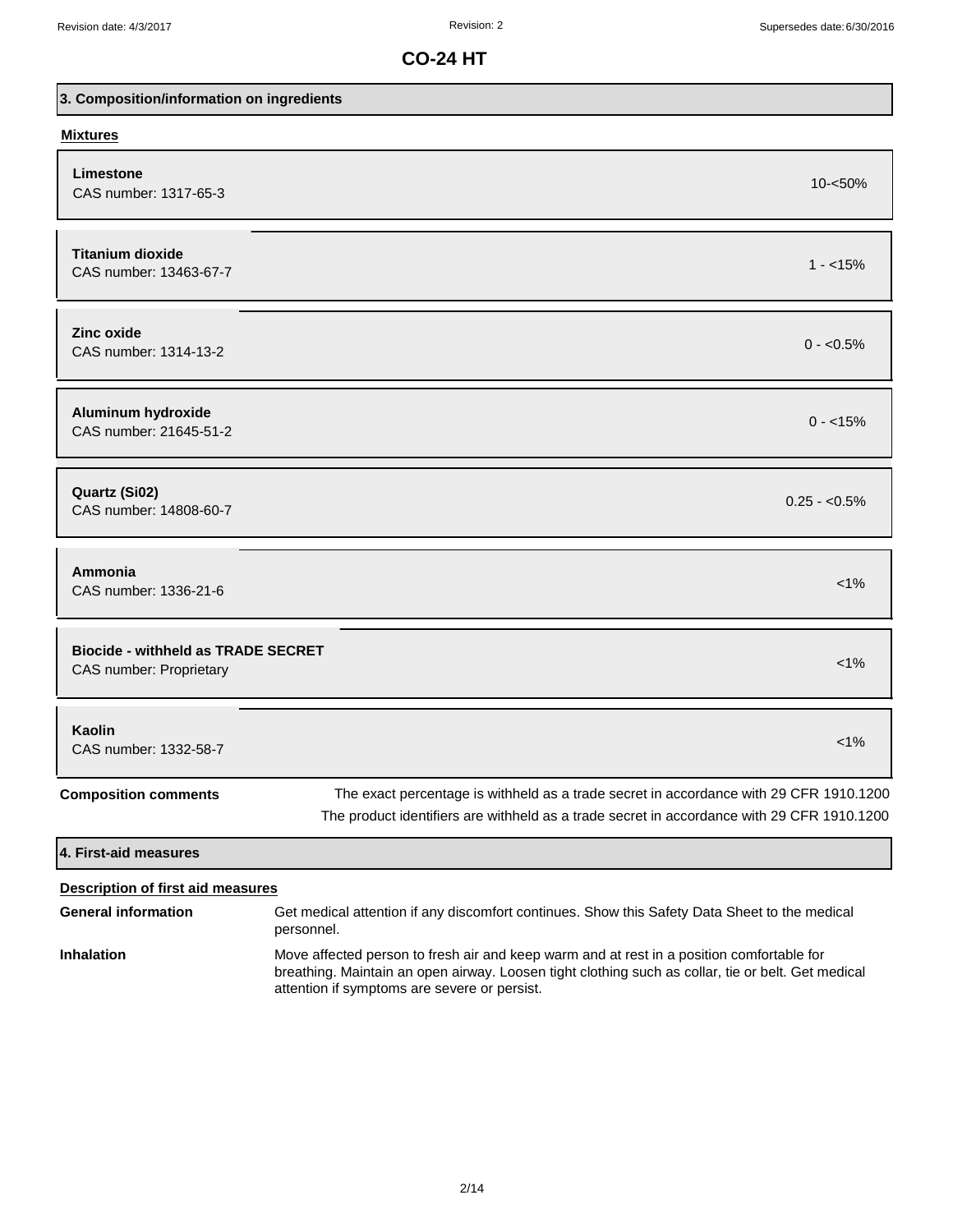| Ingestion                                                                        | Rinse mouth thoroughly with water. Give a few small glasses of water or milk to drink. Stop if the<br>affected person feels sick as vomiting may be dangerous. Do not induce vomiting unless under the<br>direction of medical personnel. If vomiting occurs, the head should be kept low so that vomit does<br>not enter the lungs. Never give anything by mouth to an unconscious person. Move affected<br>person to fresh air and keep warm and at rest in a position comfortable for breathing. Place<br>unconscious person on their side in the recovery position and ensure breathing can take place.<br>Keep affected person under observation. Get medical attention if symptoms are severe or persist. |  |
|----------------------------------------------------------------------------------|-----------------------------------------------------------------------------------------------------------------------------------------------------------------------------------------------------------------------------------------------------------------------------------------------------------------------------------------------------------------------------------------------------------------------------------------------------------------------------------------------------------------------------------------------------------------------------------------------------------------------------------------------------------------------------------------------------------------|--|
| <b>Skin contact</b>                                                              | Rinse with water.                                                                                                                                                                                                                                                                                                                                                                                                                                                                                                                                                                                                                                                                                               |  |
| Eye contact                                                                      | Rinse immediately with plenty of water. Do not rub eye. Remove any contact lenses and open<br>eyelids wide apart. Continue to rinse for at least 10 minutes. Get medical attention if any<br>discomfort continues.                                                                                                                                                                                                                                                                                                                                                                                                                                                                                              |  |
| <b>Protection of first aiders</b>                                                | First aid personnel should wear appropriate protective equipment during any rescue.                                                                                                                                                                                                                                                                                                                                                                                                                                                                                                                                                                                                                             |  |
|                                                                                  | Most important symptoms and effects, both acute and delayed                                                                                                                                                                                                                                                                                                                                                                                                                                                                                                                                                                                                                                                     |  |
| <b>General information</b>                                                       | See Section 11 for additional information on health hazards. The severity of the symptoms<br>described will vary dependent on the concentration and the length of exposure.                                                                                                                                                                                                                                                                                                                                                                                                                                                                                                                                     |  |
| <b>Inhalation</b>                                                                | Prolonged inhalation of high concentrations may damage respiratory system. Prolonged or<br>repeated exposure may cause the following adverse effects: May cause cancer.                                                                                                                                                                                                                                                                                                                                                                                                                                                                                                                                         |  |
| Ingestion                                                                        | Gastrointestinal symptoms, including upset stomach. Nausea, vomiting. Prolonged or repeated<br>exposure may cause the following adverse effects: May cause cancer.                                                                                                                                                                                                                                                                                                                                                                                                                                                                                                                                              |  |
| <b>Skin contact</b>                                                              | Redness. Irritating to skin. Prolonged or repeated exposure may cause the following adverse<br>effects: May cause cancer.                                                                                                                                                                                                                                                                                                                                                                                                                                                                                                                                                                                       |  |
| Eye contact                                                                      | May cause temporary eye irritation.                                                                                                                                                                                                                                                                                                                                                                                                                                                                                                                                                                                                                                                                             |  |
| Indication of immediate medical attention and special treatment needed           |                                                                                                                                                                                                                                                                                                                                                                                                                                                                                                                                                                                                                                                                                                                 |  |
|                                                                                  |                                                                                                                                                                                                                                                                                                                                                                                                                                                                                                                                                                                                                                                                                                                 |  |
| Notes for the doctor                                                             | Treat symptomatically.                                                                                                                                                                                                                                                                                                                                                                                                                                                                                                                                                                                                                                                                                          |  |
| 5. Fire-fighting measures                                                        |                                                                                                                                                                                                                                                                                                                                                                                                                                                                                                                                                                                                                                                                                                                 |  |
| <b>Extinguishing media</b>                                                       |                                                                                                                                                                                                                                                                                                                                                                                                                                                                                                                                                                                                                                                                                                                 |  |
| Suitable extinguishing media                                                     | The product is not flammable. Extinguish with alcohol-resistant foam, carbon dioxide, dry powder<br>or water fog. Use fire-extinguishing media suitable for the surrounding fire.                                                                                                                                                                                                                                                                                                                                                                                                                                                                                                                               |  |
| Unsuitable extinguishing<br>media                                                | Do not use water jet as an extinguisher, as this will spread the fire.                                                                                                                                                                                                                                                                                                                                                                                                                                                                                                                                                                                                                                          |  |
|                                                                                  |                                                                                                                                                                                                                                                                                                                                                                                                                                                                                                                                                                                                                                                                                                                 |  |
| Special hazards arising from the substance or mixture<br><b>Specific hazards</b> | Containers can burst violently or explode when heated, due to excessive pressure build-up.                                                                                                                                                                                                                                                                                                                                                                                                                                                                                                                                                                                                                      |  |
| <b>Hazardous combustion</b><br>products                                          | Thermal decomposition or combustion products may include the following substances:<br>Carbon dioxide (CO2. Carbon monoxide (CO). Acrylic monomers. Harmful gases or vapors.                                                                                                                                                                                                                                                                                                                                                                                                                                                                                                                                     |  |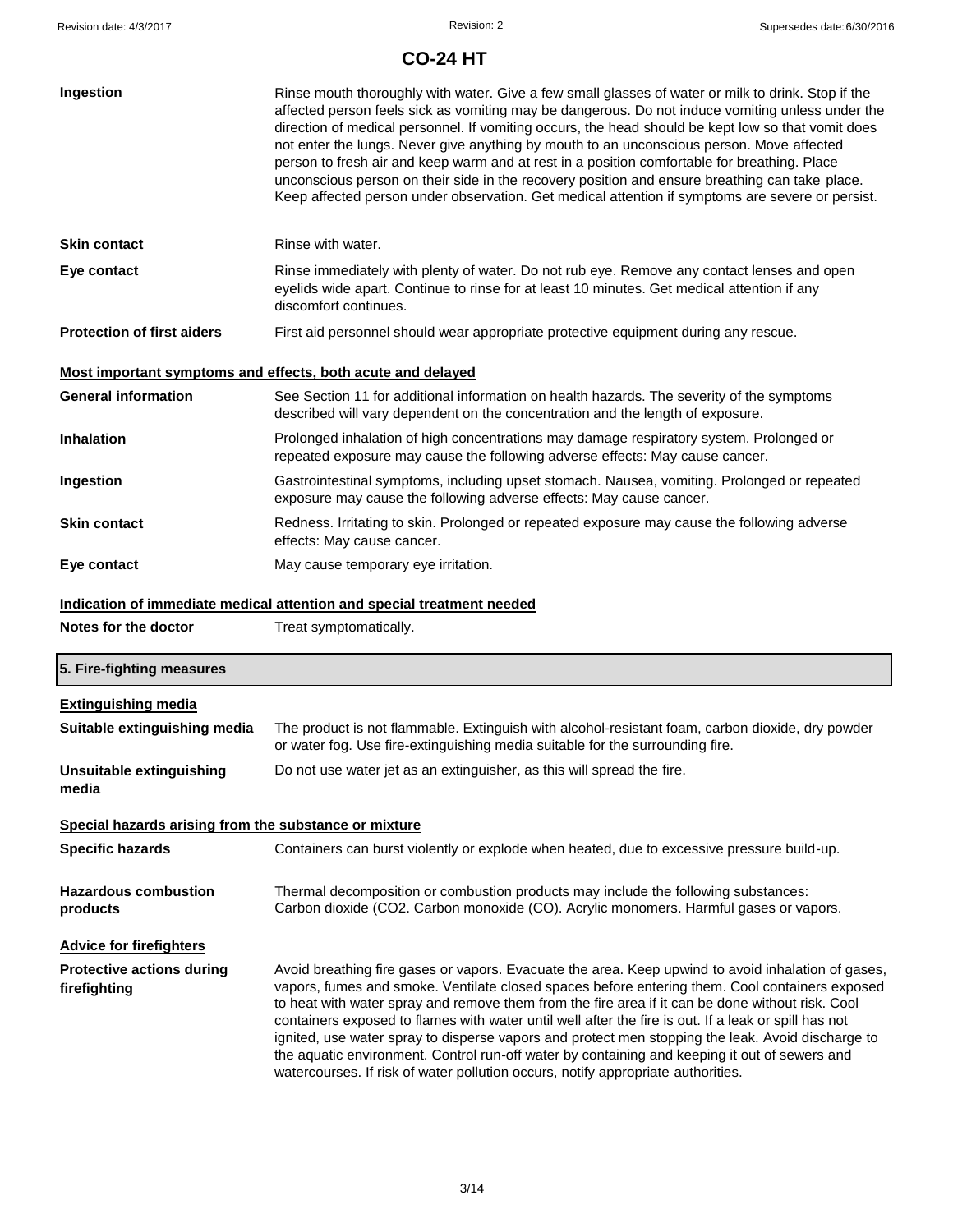| Special protective equipment | Wear positive-pressure self-contained breathing apparatus (SCBA) and appropriate protective                                                                  |  |
|------------------------------|--------------------------------------------------------------------------------------------------------------------------------------------------------------|--|
| for firefighters             | clothing. Standard Firefighter's clothing including helmets, protective boots and gloves will provide<br>a basic level of protection for chemical incidents. |  |
|                              |                                                                                                                                                              |  |

### **6. Accidental release measures**

## **Personal precautions, protective equipment and emergency procedures**

| <b>Personal precautions</b> | No action shall be taken without appropriate training or involving any personal risk. Keep<br>unnecessary and unprotected personnel away from the spillage. Wear protective clothing as<br>described in Section 8 of this safety data sheet. Follow precautions for safe handling described in<br>this safety data sheet. Wash thoroughly after dealing with a spillage. Ensure procedures and<br>training for emergency decontamination and disposal are in place. Do not touch or walk into spilled<br>material. |
|-----------------------------|--------------------------------------------------------------------------------------------------------------------------------------------------------------------------------------------------------------------------------------------------------------------------------------------------------------------------------------------------------------------------------------------------------------------------------------------------------------------------------------------------------------------|
|                             |                                                                                                                                                                                                                                                                                                                                                                                                                                                                                                                    |

| <b>Environmental precautions</b>                     |                                                                                                                                                                                                                                                                                                                                                                                                                                                                                                       |
|------------------------------------------------------|-------------------------------------------------------------------------------------------------------------------------------------------------------------------------------------------------------------------------------------------------------------------------------------------------------------------------------------------------------------------------------------------------------------------------------------------------------------------------------------------------------|
| <b>Environmental precautions</b>                     | Avoid discharge into drains or watercourses or onto the ground. Avoid discharge to the aquatic<br>environment. Large Spillages: Inform the relevant authorities if environmental pollution occurs<br>(sewers, waterways, soil or air).                                                                                                                                                                                                                                                                |
| Methods and material for containment and cleaning up |                                                                                                                                                                                                                                                                                                                                                                                                                                                                                                       |
| Methods for cleaning up                              | Wear protective clothing as described in Section 8 of this safety data sheet. Clear up spills<br>immediately and dispose of waste safely. Approach the spillage from upwind.                                                                                                                                                                                                                                                                                                                          |
|                                                      | Small Spillages: If the product is soluble in water, dilute the spillage with water and mop it up.<br>Alternatively, or if it is not water-soluble, absorb the spillage with an inert, dry material and place it<br>in a suitable waste disposal container.                                                                                                                                                                                                                                           |
|                                                      | Large Spillages: If leakage cannot be stopped, evacuate area. Flush spilled material into an<br>effluent treatment plant, or proceed as follows. Contain and absorb spillage with sand, earth or<br>other non-combustible material. Place waste in labeled, sealed containers. Clean contaminated<br>objects and areas thoroughly, observing environmental regulations. The contaminated absorbent<br>may pose the same hazard as the spilled material. Flush contaminated area with plenty of water. |
|                                                      | Wash thoroughly after dealing with a spillage. Dangerous for the environment. Do not empty into<br>drains. Dispose of waste to licensed waste disposal site in accordance with the requirements of<br>the local Waste Disposal Authority.                                                                                                                                                                                                                                                             |
| Reference to other sections                          | For personal protection, see Section 8. See Section 11 for additional information on health<br>hazards. See Section 12 for additional information on ecological hazards. For waste disposal, see<br>Section 13.                                                                                                                                                                                                                                                                                       |
| 7. Handling and storage                              |                                                                                                                                                                                                                                                                                                                                                                                                                                                                                                       |
| <b>Precautions for safe handling</b>                 |                                                                                                                                                                                                                                                                                                                                                                                                                                                                                                       |
| <b>Usage precautions</b>                             | Read and follow manufacturer's recommendations. Wear protective clothing as described in                                                                                                                                                                                                                                                                                                                                                                                                              |

Section 8 of this safety data sheet. Keep away from food, drink and animal feeding stuffs. Handle all packages and containers carefully to minimize spills. Keep container tightly sealed when not in use. Avoid the formation of mists. May cause cancer. Avoid discharge to the aquatic environment. Do not handle until all safety precautions have been read and understood. Do not handle broken packages without protective equipment. Do not reuse empty containers.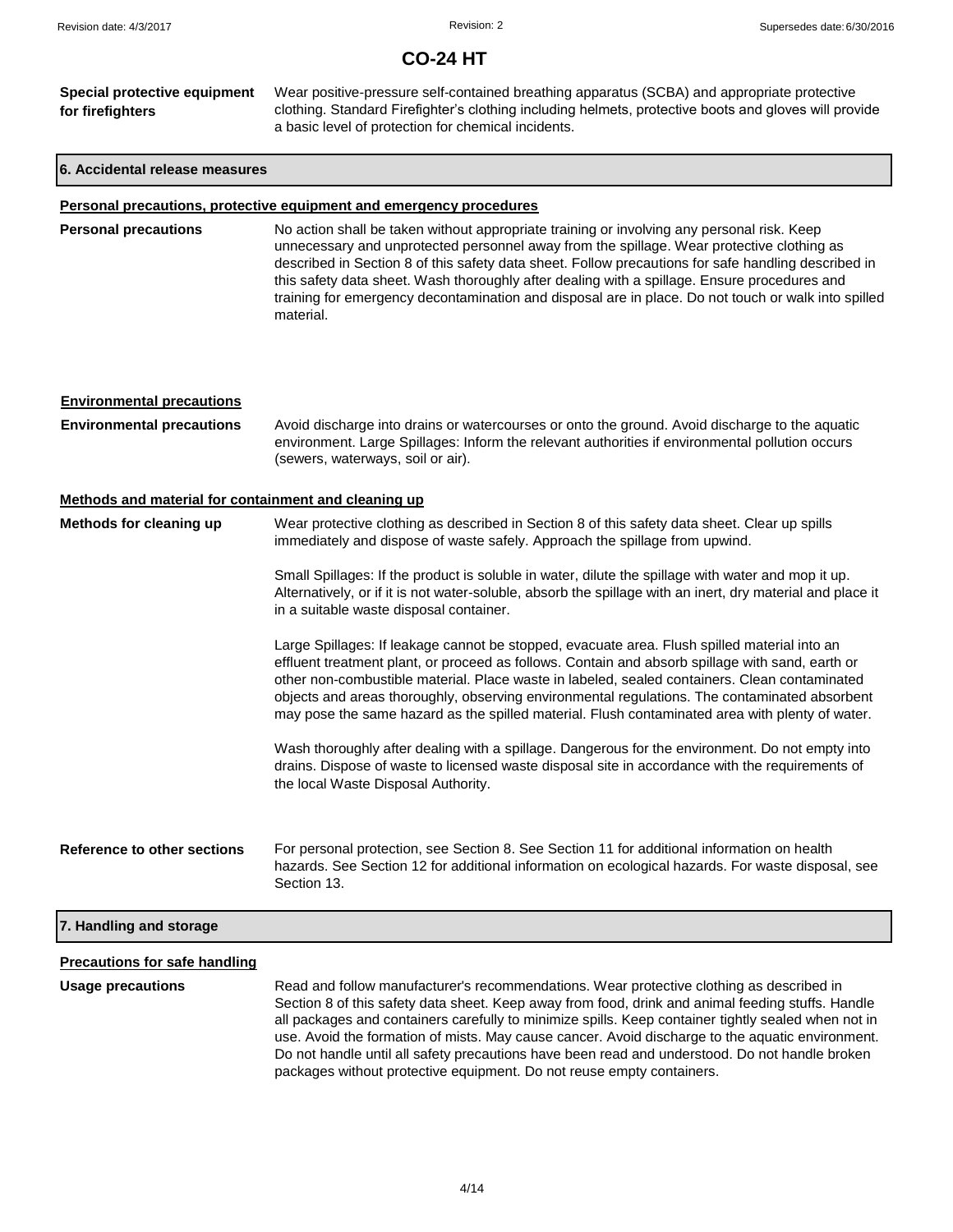| Advice on general<br>occupational hygiene                    | Wash promptly if skin becomes contaminated. Take off contaminated clothing and wash before<br>reuse. Wash contaminated clothing before reuse. Do not eat, drink or smoke when using this<br>product. Wash at the end of each work shift and before eating, smoking and using the toilet.<br>Change work clothing daily before leaving workplace. |
|--------------------------------------------------------------|--------------------------------------------------------------------------------------------------------------------------------------------------------------------------------------------------------------------------------------------------------------------------------------------------------------------------------------------------|
| Conditions for safe storage, including any incompatibilities |                                                                                                                                                                                                                                                                                                                                                  |
| <b>Storage precautions</b>                                   | Store away from incompatible materials (see Section 10). Store locked up. Keep only in the<br>original container. Keep container tightly closed, in a cool, well ventilated place. Keep containers<br>upright. Protect containers from damage.                                                                                                   |
| Storage class                                                | Miscellaneous hazardous material storage.                                                                                                                                                                                                                                                                                                        |
| <b>Shelf-Life</b>                                            | 12 months                                                                                                                                                                                                                                                                                                                                        |
| Storage temperature                                          | Minimum storage temperature: 1°C/33.8°F<br>Maximum storage temperature: 49°C/120.2°F                                                                                                                                                                                                                                                             |

## **Specific end use(s)**

**Specific end use(s)** The identified uses for this product are detailed in Section 1.

## **8. Exposure Controls/personal protection**

### **Control parameters**

### **Occupational exposure limits**

**Comments** The following constituents are the only constituents of the product which have a PEL, TLV or other recommended exposure limit. At this time, the other constituents have no known exposure limits.

## **Limestone**

| respirable fraction |
|---------------------|
| total dust          |
|                     |
|                     |
| total dust          |
|                     |
| fume                |
| total dust          |
| respirable fraction |
| respirable fraction |
| respirable fraction |
|                     |
|                     |
|                     |
|                     |
| respirable fraction |
|                     |
|                     |
|                     |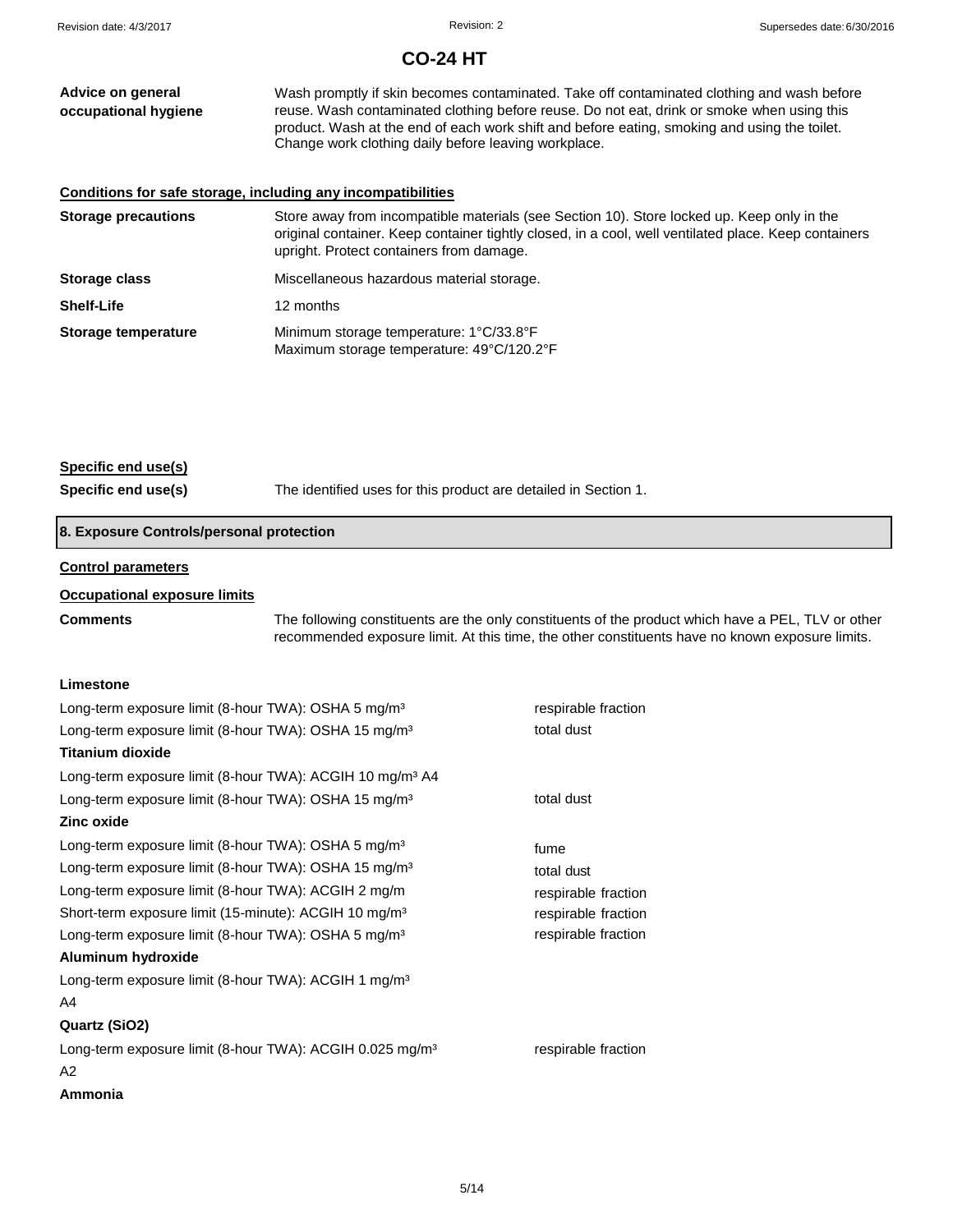Long-term exposure limit (8-hour TWA): ACGIH 25 ppm 17 mg/m<sup>3</sup> Short-term exposure limit (15-minute): ACGIH 35 ppm 24 mg/m<sup>3</sup> Long-term exposure limit (8-hour TWA): OSHA 50 ppm 35 mg/m<sup>3</sup>

## **Biocide - withheld as TRADE SECRET**

Long-term exposure limit (8-hour TWA): ACGIH 10 mg/m<sup>3</sup> A4

## **Kaolin**

Long-term exposure limit (8-hour TWA): ACGIH 2 mg/m<sup>3</sup> respirable fraction A4

Long-term exposure limit (8-hour TWA): OSHA 5 mg/m<sup>3</sup> respirable fraction

Long-term exposure limit (8-hour TWA): OSHA 15 mg/m<sup>3</sup> total dust

OSHA = Occupational Safety and Health Administration.

ACGIH = American Conference of Governmental Industrial Hygienists.

A4 = Not Classifiable as a Human Carcinogen.

A2 = Suspected Human Carcinogen.

|                                        | Titanium Dioxide (CAS: 13463-67-7)        |
|----------------------------------------|-------------------------------------------|
| Immediate danger to life<br>and health | 5000 mg/m <sup>3</sup>                    |
|                                        | Zinc oxide (CAS: 1314-13-2)               |
| Immediate danger to life<br>and health | $500 \; \mathrm{mg/m^3}$                  |
|                                        | Silicon dioxide (CAS: 7361-86-9)          |
| Immediate danger to life<br>and health | $3000 \,\mathrm{mg/m^3}$                  |
|                                        | Quartz (SiO2) (CAS: 14808-60-7)           |
| Immediate danger to life<br>and health | 25 mg/m <sup>3</sup> 50 mg/m <sup>3</sup> |
|                                        | Ammonia (CAS: 1336-21-6)                  |

300 ppm

**Immediate danger to life and health**

## **Exposure controls**

**Protective equipment**





**Appropriate engineering controls**

Provide adequate ventilation. Ensure the ventilation system is regularly maintained and tested. Good general ventilation should be adequate to control worker exposure to airborne contaminants. Observe any occupational exposure limits for the product or ingredients.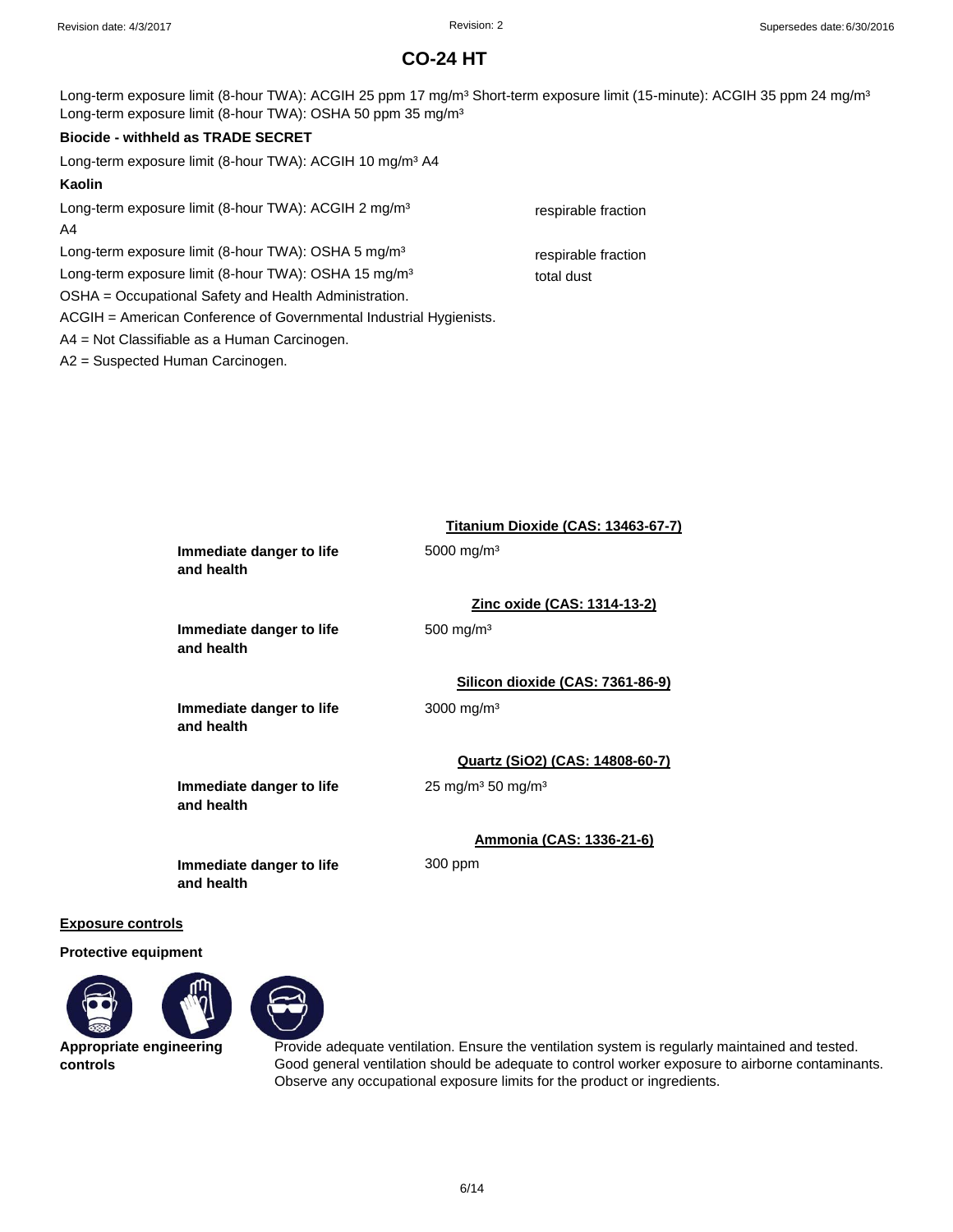| <b>Eye/face protection</b>                | Eyewear complying with an approved standard should be worn if a risk assessment indicates eye<br>contact is possible. Personal protective equipment for eye and face protection should comply with<br>OSHA 1910.133. Unless the assessment indicates a higher degree of protection is required, the<br>following protection should be worn: Tight-fitting safety glasses. If inhalation hazards exist, a full-<br>face respirator may be required instead.                                                                                                                                                                                                                                                                                  |
|-------------------------------------------|---------------------------------------------------------------------------------------------------------------------------------------------------------------------------------------------------------------------------------------------------------------------------------------------------------------------------------------------------------------------------------------------------------------------------------------------------------------------------------------------------------------------------------------------------------------------------------------------------------------------------------------------------------------------------------------------------------------------------------------------|
| <b>Hand protection</b>                    | Chemical-resistant, impervious gloves complying with an approved standard should be worn if a<br>risk assessment indicates skin contact is possible. The most suitable glove should be chosen in<br>consultation with the glove supplier/manufacturer, who can provide information about the<br>breakthrough time of the glove material. To protect hands from chemicals, gloves should comply<br>with OSHA 1910.138 and be demonstrated to be impervious to the chemical and resist<br>degradation. Considering the data specified by the glove manufacturer, check during use that the<br>gloves are retaining their protective properties and change them as soon as any deterioration is<br>detected. Frequent changes are recommended. |
|                                           | Other skin and body protection Appropriate footwear and additional protective clothing complying with an approved standard<br>should be worn if a risk assessment indicates skin contamination is possible.                                                                                                                                                                                                                                                                                                                                                                                                                                                                                                                                 |
| <b>Hygiene measures</b>                   | Wash after use and before eating, smoking and using the toilet. Do not eat, drink or smoke when<br>using this product.                                                                                                                                                                                                                                                                                                                                                                                                                                                                                                                                                                                                                      |
| <b>Respiratory protection</b>             | Respiratory protection complying with an approved standard should be worn if a risk assessment<br>indicates inhalation of contaminants is possible. Ensure all respiratory protective equipment is<br>suitable for its intended use and is NIOSH approved. Check that the respirator fits tightly and the<br>filter is changed regularly. Gas and combination filter cartridges should comply with OSHA<br>1910.134. Full face mask respirators with replaceable filter cartridges should comply with OSHA<br>1910.134. Half mask and quarter mask respirators with replaceable filter cartridges should comply<br>with OSHA 1910.134.                                                                                                      |
| <b>Environmental exposure</b><br>controls | Keep container tightly sealed when not in use. Emissions from ventilation or work process<br>equipment should be checked to ensure they comply with the requirements of environmental<br>protection legislation. In some cases, fume scrubbers, filters or engineering modifications to the<br>process equipment will be necessary to reduce emissions to acceptable levels.                                                                                                                                                                                                                                                                                                                                                                |

## **9. Physical and Chemical Properties**

| Information on basic physical and chemical properties          |                                |  |
|----------------------------------------------------------------|--------------------------------|--|
| Appearance                                                     | Liquid.                        |  |
| Color                                                          | Various colors.                |  |
| Odor                                                           | Mild, Amine.                   |  |
| Odor threshold                                                 | Not available.                 |  |
| рH                                                             | Not available.                 |  |
| <b>Melting point</b>                                           | $0^{\circ}$ C (as water)       |  |
| Initial boiling point and range                                | 100°C (boiling point of water) |  |
| <b>Evaporation rate</b>                                        | Not available.                 |  |
| Upper/lower flammability or explosive Not available.<br>limits |                                |  |
| Vapor pressure                                                 | 17 mm Hg @ 20°C/68°F           |  |
| Vapor density                                                  | Not available.                 |  |
| <b>Relative density</b>                                        | Not available.                 |  |
| <b>Specific Gravity</b>                                        | $1.2 - 1.5$                    |  |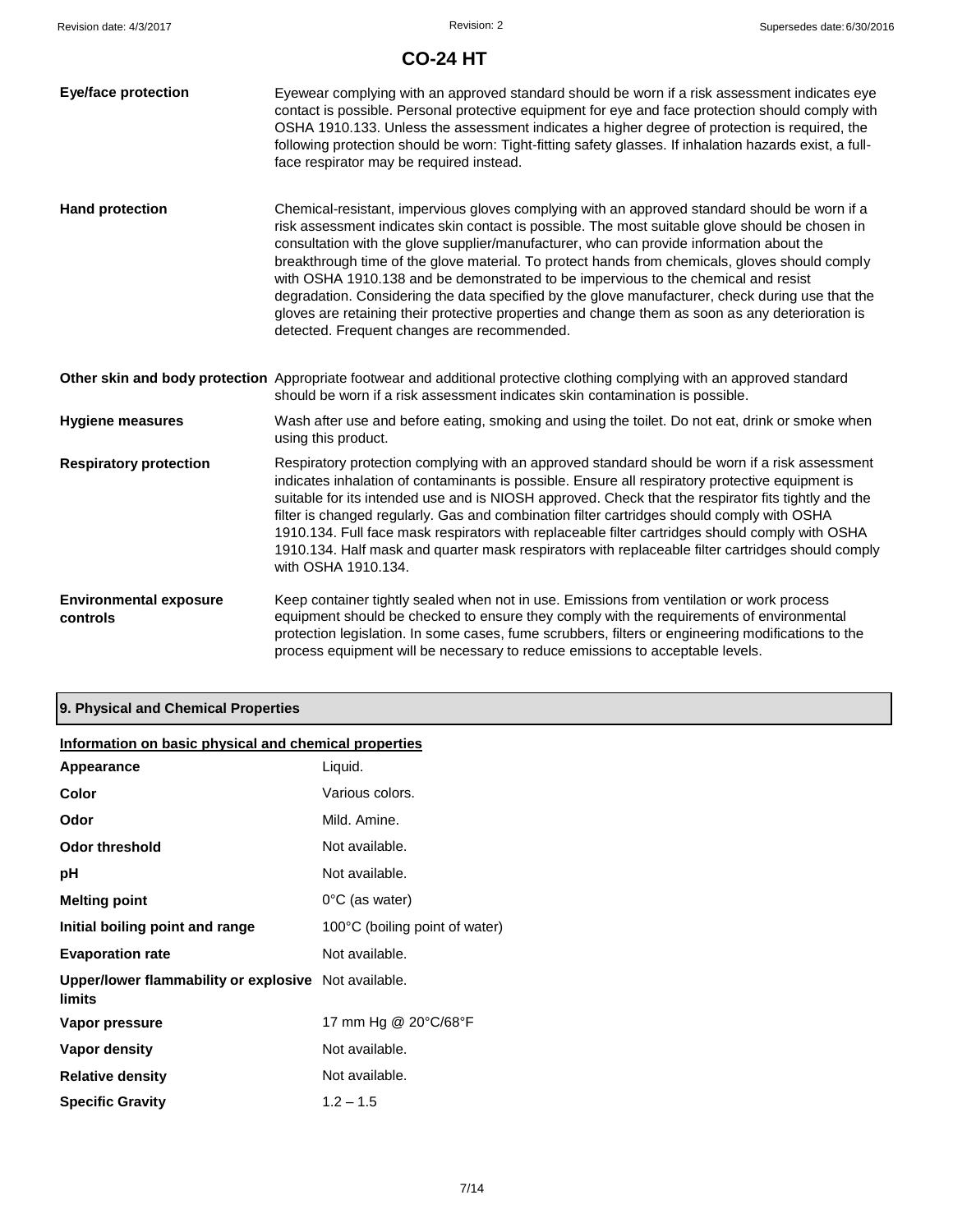| <b>Partition coefficient</b>     | Not available. |
|----------------------------------|----------------|
| <b>Auto-ignition temperature</b> | Not available. |
| <b>Decomposition temperature</b> | Not available. |
| <b>Viscosity</b>                 | Not available. |
| <b>Explosive properties</b>      | Not available. |
| <b>Oxidizing properties</b>      | Not available. |
| Volatile organic compound        | <50g/liter     |

| 10. Stability and reactivity          |                                                                                                                                                                        |
|---------------------------------------|------------------------------------------------------------------------------------------------------------------------------------------------------------------------|
| <b>Reactivity</b>                     | See the other subsections of this section for further details.                                                                                                         |
| <b>Stability</b>                      | Stable at normal ambient temperatures and when used as recommended. Stable under the<br>prescribed storage conditions.                                                 |
| Possibility of hazardous<br>reactions | No potentially hazardous reactions known.                                                                                                                              |
| <b>Conditions to avoid</b>            | There are no known conditions that are likely to result in a hazardous situation.                                                                                      |
| <b>Materials to avoid</b>             | No specific material or group of materials is likely to react with the product to produce a<br>hazardous situation.                                                    |
| Hazardous decomposition products      | Does not decompose when used and stored as recommended. Thermal decomposition or<br>combustion products may include the following substances: Harmful gases or vapors. |

## **11. Toxicological information**

| Information on toxicological effects                                 |                                                                                                                                                                                                                   |
|----------------------------------------------------------------------|-------------------------------------------------------------------------------------------------------------------------------------------------------------------------------------------------------------------|
| Acute toxicity – oral<br>Notes (oral LD)                             | Based on available data the classification criteria are not met.                                                                                                                                                  |
| Acute toxicity - dermal<br>Notes (dermal LD)                         | Based on available data the classification criteria are not met.                                                                                                                                                  |
| <b>Acute toxicity - inhalation</b><br>Notes (inhalation LC)          | Based on available data the classification criteria are not met.                                                                                                                                                  |
| <b>Skin corrosion/irritation</b><br><b>Skin corrosion/irritation</b> | Based on available data the classification criteria are not met.                                                                                                                                                  |
| Serious eye damage/irritation<br>Serious eye damage/irritation       | Based on available data the classification criteria are not met.                                                                                                                                                  |
| <b>Respiratory sensitization</b><br><b>Respiratory sensitization</b> | Based on available data the classification criteria are not met.                                                                                                                                                  |
| <b>Skin sensitization</b><br><b>Skin sensitization</b>               | Based on available data the classification criteria are not met. The product contains a<br>small amount of sensitizing substance. May cause skin sensitization or allergic reactions in<br>sensitive individuals. |
| <b>Germ cell mutagenicity</b><br>Genotoxicity - in vitro             | Based on available data the classification criteria are not met.                                                                                                                                                  |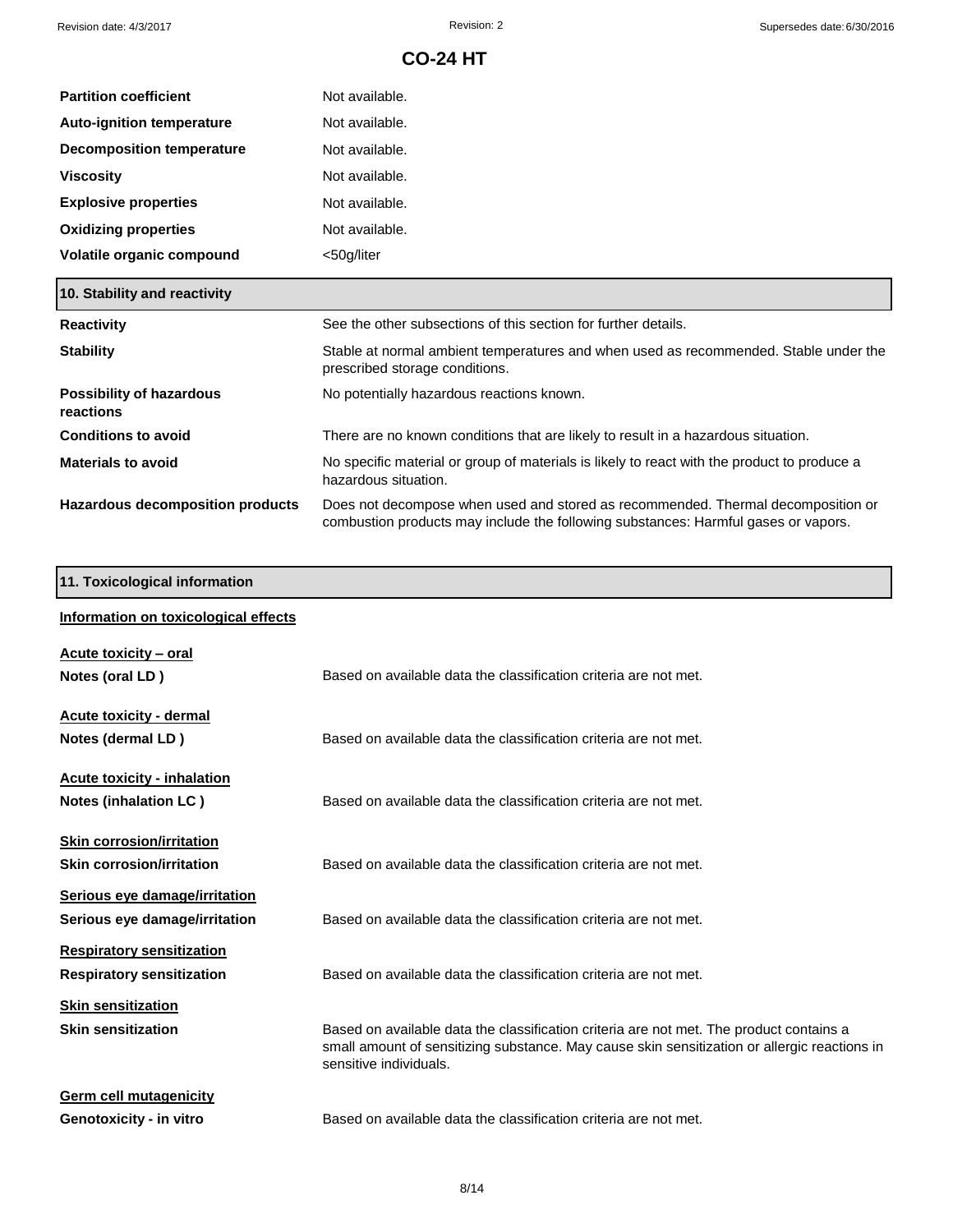| Genotoxicity - in vivo                             | Based on available data the classification criteria are not met.                                                                                                                                                      |
|----------------------------------------------------|-----------------------------------------------------------------------------------------------------------------------------------------------------------------------------------------------------------------------|
| Carcinogenicity                                    |                                                                                                                                                                                                                       |
| Carcinogenicity                                    | May cause cancer.                                                                                                                                                                                                     |
| <b>IARC carcinogenicity</b>                        | Contains a substance/a group of substances which may cause cancer. IARC Group 1<br>Carcinogenic to humans.                                                                                                            |
| <b>NTP carcinogenicity</b>                         | Contains: Silica, Crystalline (Respirable Size) Known human carcinogen.                                                                                                                                               |
| <b>Reproductive toxicity</b>                       |                                                                                                                                                                                                                       |
| <b>Reproductive toxicity - fertility</b>           | Based on available data the classification criteria are not met.                                                                                                                                                      |
| <b>Reproductive toxicity - development</b>         | Based on available data the classification criteria are not met.                                                                                                                                                      |
| Specific target organ toxicity - single exposure   |                                                                                                                                                                                                                       |
| <b>STOT - single exposure</b>                      | Not classified as a specific target organ toxicant after a single exposure.                                                                                                                                           |
| Specific target organ toxicity - repeated exposure |                                                                                                                                                                                                                       |
| <b>STOT - repeated exposure</b>                    | Not classified as a specific target organ toxicant after repeated exposure.                                                                                                                                           |
| <b>Aspiration hazard</b>                           |                                                                                                                                                                                                                       |
| <b>Aspiration hazard</b>                           | Based on available data the classification criteria are not met                                                                                                                                                       |
| <b>General information</b>                         | May cause cancer after repeated exposure. Risk of cancer depends on duration and level<br>of exposure. The severity of the symptoms described will vary dependent on the<br>concentration and the length of exposure. |
| <b>Inhalation</b>                                  | Prolonged inhalation of high concentrations may damage respiratory system.                                                                                                                                            |
| Ingestion                                          | Gastrointestinal symptoms, including upset stomach. Fumes from the stomach contents<br>may be inhaled, resulting in the same symptoms as inhalation.                                                                  |
| <b>Skin contact</b>                                | Discoloration of the skin. Prolonged contact may cause redness, irritation and dry skin.                                                                                                                              |
| Eye contact                                        | May cause temporary eye irritation.                                                                                                                                                                                   |
| Route of entry                                     | Ingestion, Inhalation, skin and/or eye contact.                                                                                                                                                                       |
| <b>Target organs</b>                               | No specific target organs known.                                                                                                                                                                                      |
| 12. Ecological information                         |                                                                                                                                                                                                                       |
| <b>Toxicity</b>                                    | The product contains a substance which is toxic to aquatic organisms and which may<br>cause long-term adverse effects in the aquatic environment.                                                                     |
| Persistence and degradability                      |                                                                                                                                                                                                                       |
| Persistence and degradability                      | The degradability of the product is not known.                                                                                                                                                                        |
| <b>Bio-accumulative potential</b>                  |                                                                                                                                                                                                                       |
| <b>Bio-accumulative potential</b>                  | No data available on bioaccumulation.                                                                                                                                                                                 |
| <b>Partition coefficient</b>                       | Not available.                                                                                                                                                                                                        |
| <b>Mobility in soil</b>                            |                                                                                                                                                                                                                       |
| <b>Mobility</b>                                    | No data available.                                                                                                                                                                                                    |
| Other adverse effects                              |                                                                                                                                                                                                                       |
| Other adverse effects                              | None known.                                                                                                                                                                                                           |
| 13. Disposal considerations                        |                                                                                                                                                                                                                       |
|                                                    |                                                                                                                                                                                                                       |

**Waste treatment methods**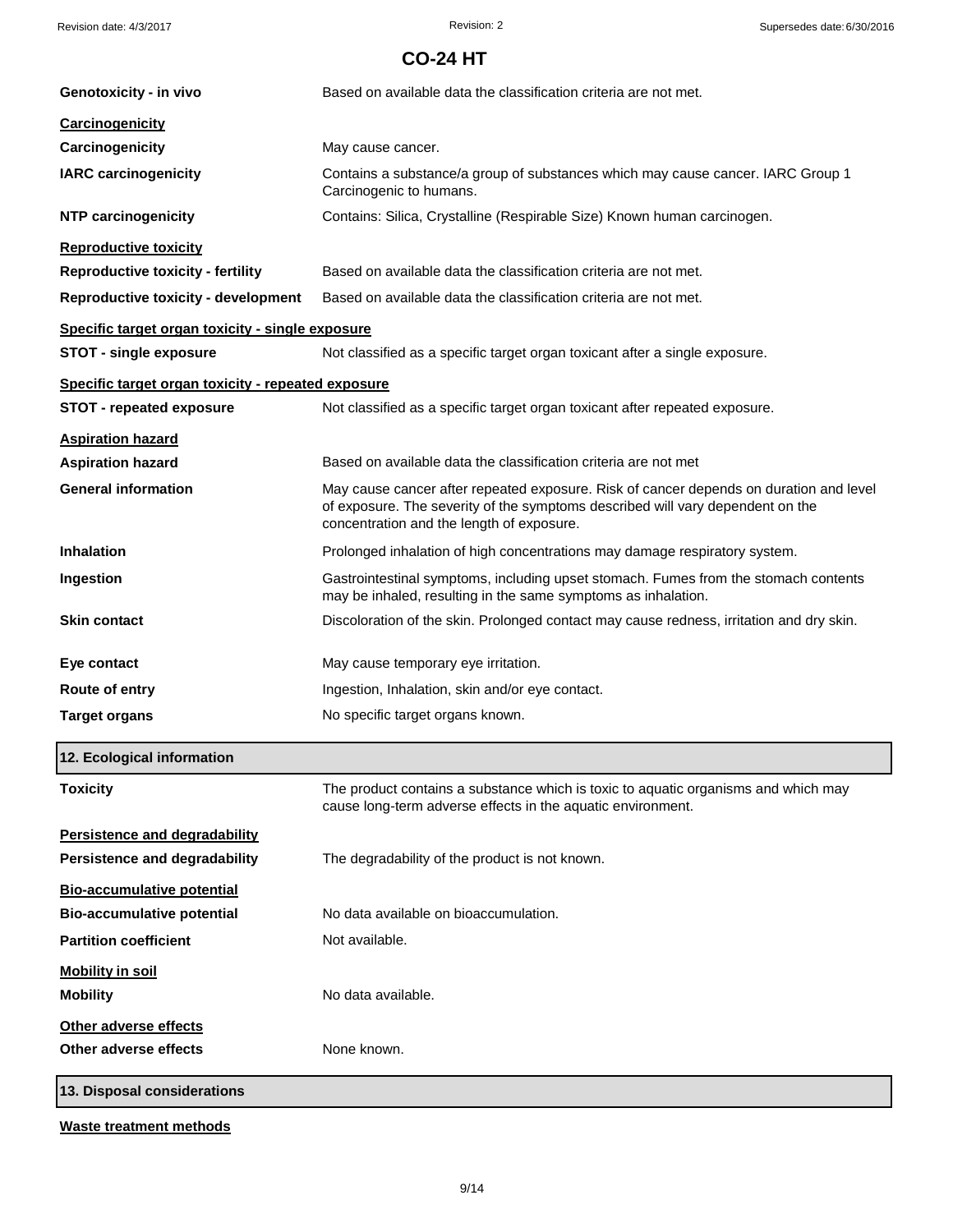| <b>General information</b>                                                                  | The generation of waste should be minimized or avoided wherever possible. Reuse or<br>recycle products wherever possible. This material and its container must be disposed of in<br>a safe way. Disposal of this product, process solutions, residues and by-products should at<br>all times comply with the requirements of environmental protection and waste disposal<br>legislation and any local authority requirements. When handling waste, the safety<br>precautions applying to handling of the product should be considered. Care should be<br>taken when handling emptied containers that have not been thoroughly cleaned or rinsed<br>out. Empty containers or liners may retain some product residues and hence be potentially<br>hazardous. |
|---------------------------------------------------------------------------------------------|------------------------------------------------------------------------------------------------------------------------------------------------------------------------------------------------------------------------------------------------------------------------------------------------------------------------------------------------------------------------------------------------------------------------------------------------------------------------------------------------------------------------------------------------------------------------------------------------------------------------------------------------------------------------------------------------------------------------------------------------------------|
| Disposal methods                                                                            | Do not empty into drains. Dispose of waste to licensed waste disposal site in accordance<br>with the requirements of the local Waste Disposal Authority.                                                                                                                                                                                                                                                                                                                                                                                                                                                                                                                                                                                                   |
| 14. Transport information                                                                   |                                                                                                                                                                                                                                                                                                                                                                                                                                                                                                                                                                                                                                                                                                                                                            |
| General                                                                                     | The product is not covered by international regulations on the transport of dangerous<br>goods (IMDG, IATA, DOT).                                                                                                                                                                                                                                                                                                                                                                                                                                                                                                                                                                                                                                          |
| <b>UN Number</b><br>Not applicable.                                                         |                                                                                                                                                                                                                                                                                                                                                                                                                                                                                                                                                                                                                                                                                                                                                            |
| <b>UN proper shipping name</b><br>Not applicable.                                           |                                                                                                                                                                                                                                                                                                                                                                                                                                                                                                                                                                                                                                                                                                                                                            |
| <b>Transport hazard class(es)</b><br>No transport warning sign required.                    |                                                                                                                                                                                                                                                                                                                                                                                                                                                                                                                                                                                                                                                                                                                                                            |
| Packing group<br>Not applicable.                                                            |                                                                                                                                                                                                                                                                                                                                                                                                                                                                                                                                                                                                                                                                                                                                                            |
| <b>Environmental hazards</b><br><b>Environmentally Hazardous Substance</b>                  |                                                                                                                                                                                                                                                                                                                                                                                                                                                                                                                                                                                                                                                                                                                                                            |
| No.                                                                                         |                                                                                                                                                                                                                                                                                                                                                                                                                                                                                                                                                                                                                                                                                                                                                            |
| <b>Special precautions for user</b><br>Not applicable.                                      |                                                                                                                                                                                                                                                                                                                                                                                                                                                                                                                                                                                                                                                                                                                                                            |
| <b>DOT TIH Zone</b>                                                                         | Not applicable.                                                                                                                                                                                                                                                                                                                                                                                                                                                                                                                                                                                                                                                                                                                                            |
| Transport in bulk according to Annex Not applicable.<br>II of MARPOL 73/78 and the IBC Code |                                                                                                                                                                                                                                                                                                                                                                                                                                                                                                                                                                                                                                                                                                                                                            |
| 15. Regulatory information                                                                  |                                                                                                                                                                                                                                                                                                                                                                                                                                                                                                                                                                                                                                                                                                                                                            |

| <b>Regulatory Statu</b> ;     | Classified in accordance with Appendix A, Appendix B and Appendix F of the OSHA<br>Hazard Communication Standard 29 CFR § 1910.1200 |
|-------------------------------|-------------------------------------------------------------------------------------------------------------------------------------|
| <b>Regulatory Refer Inces</b> | OSHA Hazard Com nunication Standard 29 CFR §1910.1200                                                                               |

## **US Federal Regulations**

## **SARA Section 302 Extremely Hazardous Substances Tier II Threshold Planning Quantities**

None of the ingredients are listed or exempt.

## **CERCLA/Superfund, Hazardous Substances/Reportable Quantities (EPA)**

The following ingredients are listed or exempt:

#### *Ammonia*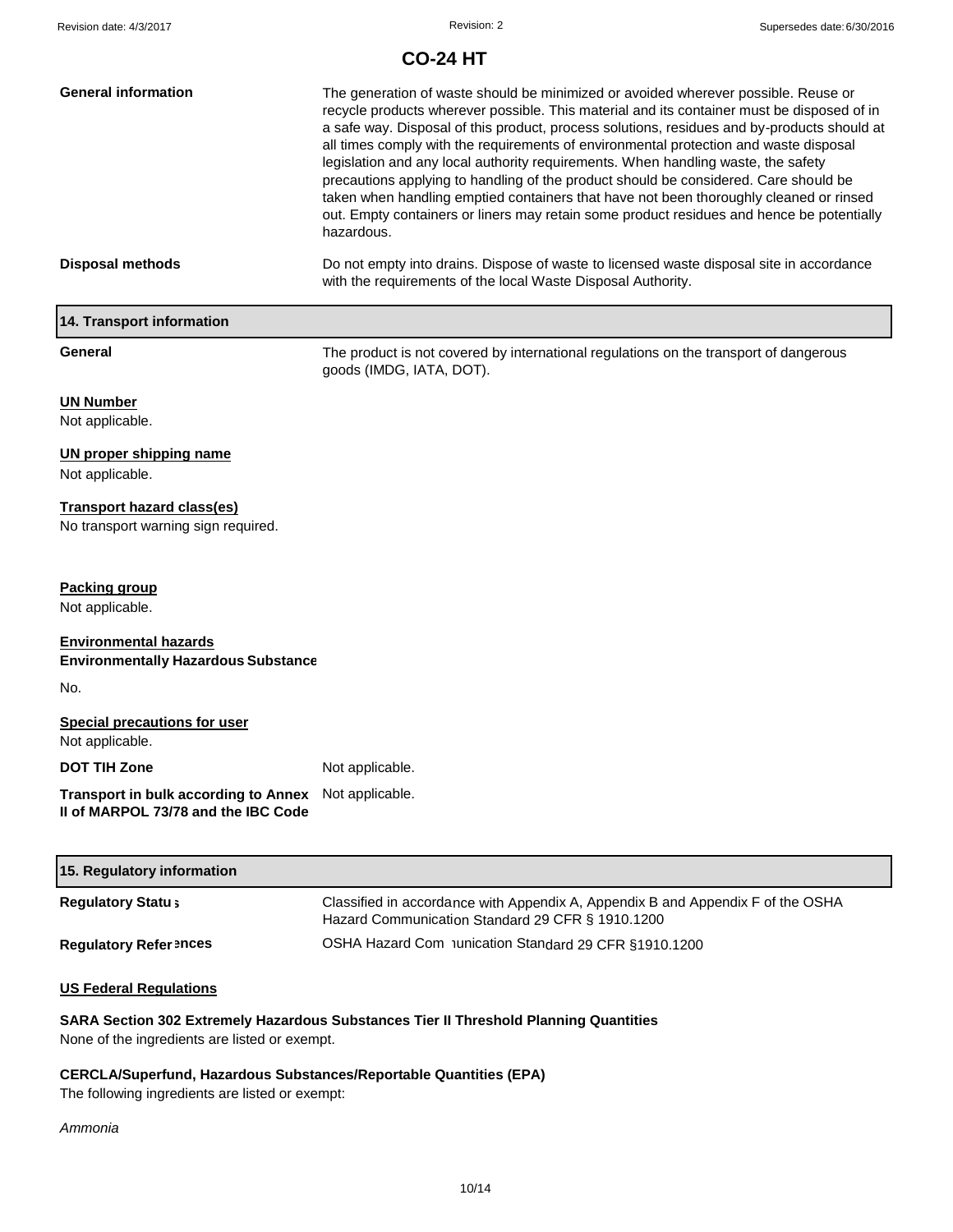Final CERCLA RQ: 1000(454) pounds (Kilograms)

*methyl benzimidazol-2-yl carbamate* Final CERCLA RQ: 10(4.54) pounds (Kilograms)

*Biocide - withheld as TRADE SECRET* Final CERCLA RQ: 100(45.4) pounds (Kilograms)

**SARA Extremely Hazardous Substances EPCRA Reportable Quantities**

None of the ingredients are listed or exempt.

#### **SARA 313 Emission Reporting**

The following ingredients are listed or exempt:

#### *Ammonia*

1.0%

*Zinc oxide*

1.0%

*Biocide - withheld as TRADE SECRET* 1.0%

*Biocide - withheld as TRADE SECRET* 1.0%

**CAA Accidental Release Prevention**

None of the ingredients are listed or exempt.

### **FDA - Essential Chemical**

None of the ingredients are listed or exempt.

#### **FDA - Precursor Chemical**

None of the ingredients are listed or exempt.

### **SARA (311/312) Hazard Categories**

None of the ingredients are listed or exempt.

#### **OSHA Highly Hazardous Chemicals**

None of the ingredients are listed or exempt.

### **US State Regulations**

**California Proposition 65 Carcinogens and Reproductive Toxins** The following ingredients are listed or exempt:

*Benzophenone* Known to the State of California to cause cancer.

### *Silicon dioxide* Known to the State of California to cause cancer.

*Titanium Dioxide* Known to the State of California to cause cancer.

*Biocide - withheld as TRADE SECRET* Known to the State of California to cause cancer.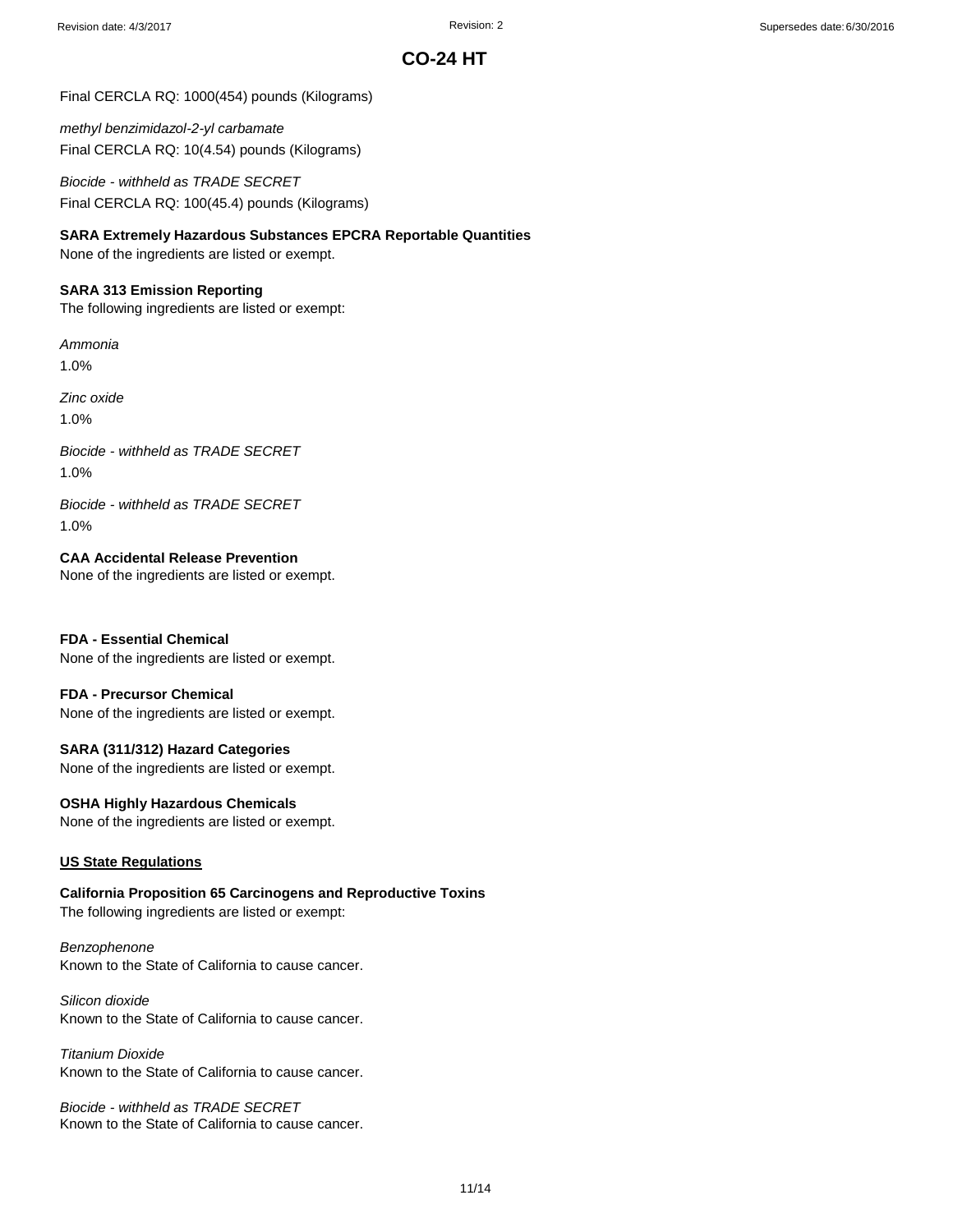## **California Air Toxics "Hot Spots" (A-I)**

The following ingredients are listed or exempt:

*Silicon dioxide*

*Zinc oxide*

## **California Air Toxics "Hot Spots" (A-II)**

None of the ingredients are listed or exempt.

## **California Directors List of Hazardous Substances**

The following ingredients are listed or exempt:

*Ammonia*

*Silicon dioxide*

*Biocide - withheld as TRADE SECRET*

### **Massachusetts "Right To Know" List**

The following ingredients are listed or exempt:

*Ammonia*

*Limestone*

*Quartz (Si02)*

*Silicon dioxide*

*Titanium Dioxide*

*Zinc oxide*

*Biocide - withheld as TRADE SECRET*

*Kaolin*

## **Rhode Island "Right To Know" List**

The following ingredients are listed or exempt:

*Benzophenone*

*Limestone*

*Quartz (Si02)*

*Silicon dioxide*

*Titanium Dioxide*

*Zinc oxide*

*Propane-1,2-diol*

*Biocide - withheld as TRADE SECRET*

*Kaolin*

### **Minnesota "Right To Know" List** The following ingredients are listed or exempt:

*Benzophenone*

*Limestone*

*Quartz (Si02)*

*Silicon dioxide*

*Titanium Dioxide*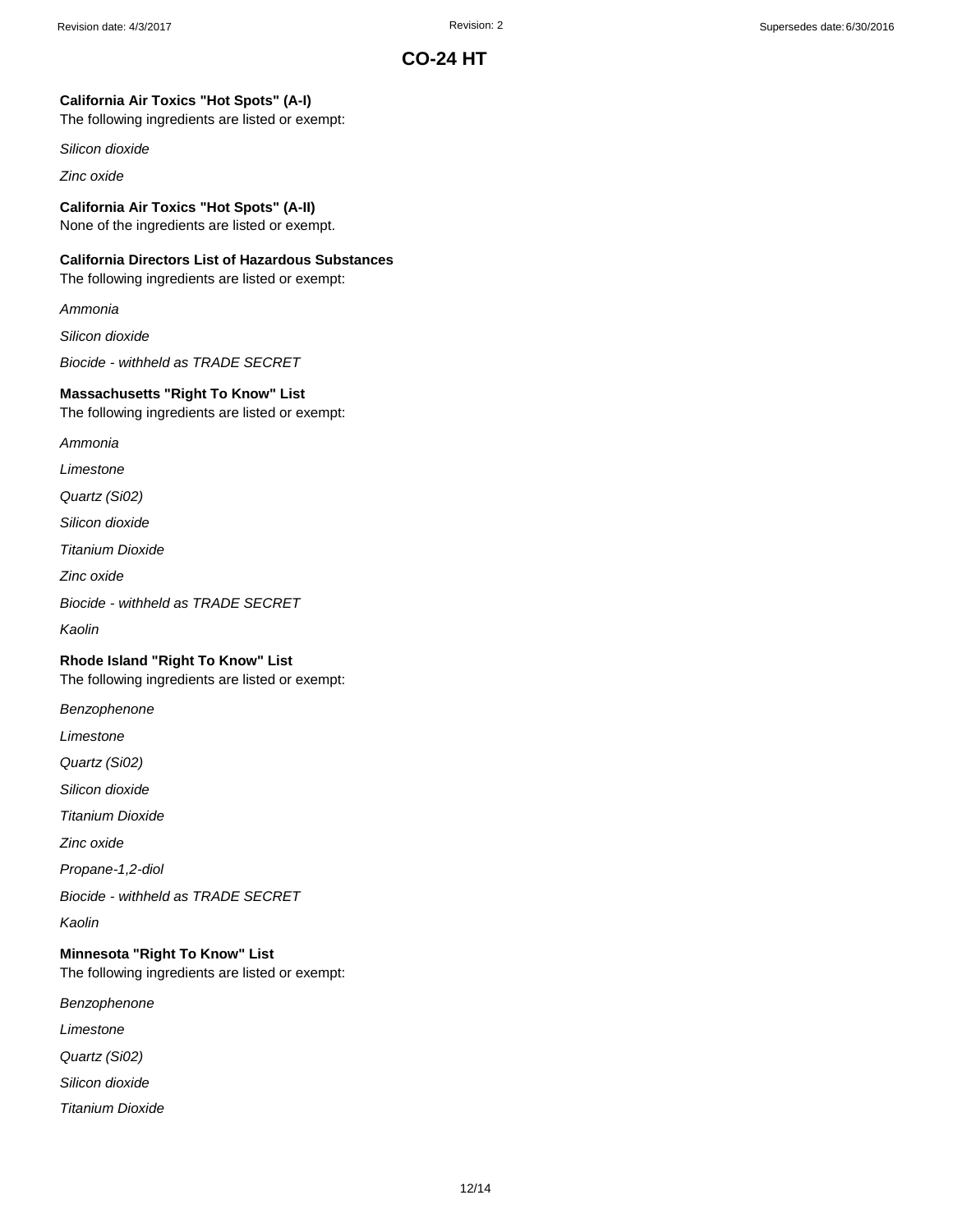*Zinc oxide*

*Propane-1,2-diol*

*Biocide - withheld as TRADE SECRET*

*Kaolin*

## **New Jersey "Right To Know" List**

The following ingredients are listed or exempt:

*Ammonia*

*Limestone*

*Quartz (Si02)*

*Titanium Dioxide*

*Zinc oxide*

*Propane-1,2-diol*

*Biocide - withheld as TRADE SECRET*

*methyl benzimidazol-2-yl carbamate*

*Biocide - withheld as TRADE SECRET*

*Kaolin*

## **Pennsylvania "Right To Know" List**

The following ingredients are listed or exempt:

*Ammonia*

*Limestone*

*Quartz (Si02)*

*Silicon dioxide*

*Titanium Dioxide*

*Zinc oxide*

*Propane-1,2-diol*

*Biocide - withheld as TRADE SECRET*

*Kaolin*

## **Inventories**

#### **US – TSCA**

All the ingredients are listed or exempt.

#### **US - TSCA 12(b) Export Notification**

None of the ingredients are listed or exempt.

**Note:** Based on information provided by our suppliers, this product is considered "DRC Conflict Free" as defined by the SEC Conflict Minerals Final Rule (Release No. 34-67716; File No. S7- 40-10; Date: 2012-08-22).

| 16. Other information                               |                                                                                                     |
|-----------------------------------------------------|-----------------------------------------------------------------------------------------------------|
| <b>Classification abbreviations and</b><br>acronyms | $Carc = Carcinogeneity$                                                                             |
| <b>Training advice</b>                              | Read and follow manufacturer's recommendations. Only trained personnel should use this<br>material. |